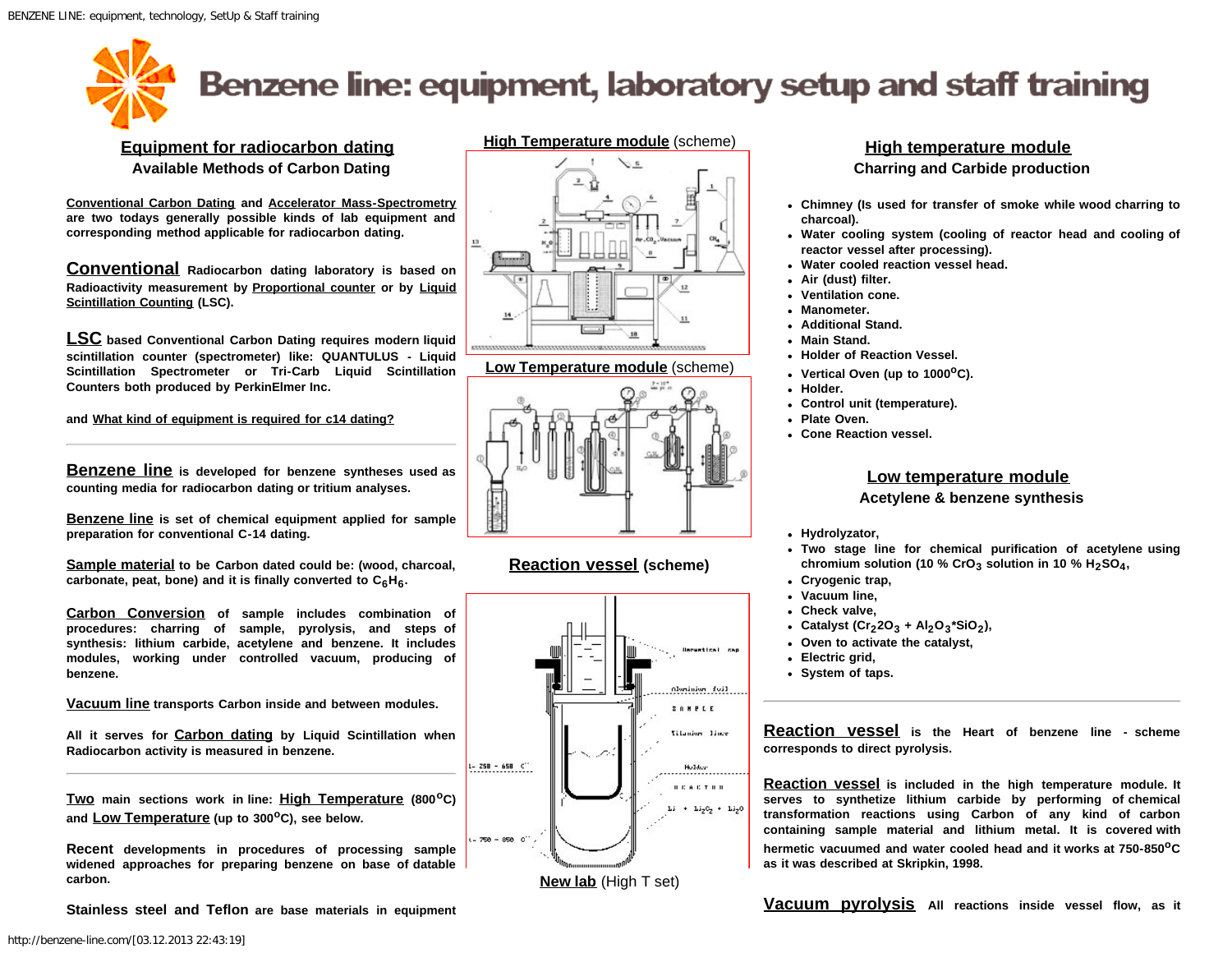**concept.**

#### **Sample way to Carbon Dating by LSC Based on Vacuum line**

- **Sample pretreatment.**
- **Lithium carbide synthesis.**
- **Acetylene synthesis by carbide hydrolyzation.**
- **Acetylene purification (bubbling through the solution of chromium) and cryogenic freezing.**
- **Catalyst activation.**
- **Benzene synthesis (Trimerization on catalyst).**
- **Benzene cryogenic freezing.**
- **Benzene purification by sulfuric acid extraction and sublimation.**
- **Benzene counting (Modern liquid scintillation counting).**

**All steps listed above are performed in benzene line.**

#### **Sample Processing of Carbon and Carbon containing Materials (Lithium carbide processing schemes):**

- **Charcoal sample carbon carbide;**
- **Carbon dioxide carbide;**
- **Organic matter or carbonates sample carbide, in one stage, using new highly efficiency technology.**

**Modern benzene line** allows sample material conversion into benzene for at least 3-4 and up to 6-8 samples per day depending of kind of sample material and corresponding pretreatment required.

**This is an Offer: Benzene line i.e. Equipment for carbon-14 dating, laboratory Set-Up and staff training**

#### [Free SEO Tools](http://www.scrubtheweb.com/abs/meta-check.html)



**[New lab](http://benzene-line.com/images/lab-es-low.jpg)** (Low T set)



## **Glassware Set (photo)**



# **Contact us:** [c14@ukr.net](mailto:buzinny@gmail.com,mbuz@ukr.net)

**depends on sample condition, in one or two step without and/or with passive chemical oxidizer inside (pyrolusite). Such technology was published by Skripkin,1998. Some recent methodical developments were included in User Manual, into introduction lectures, into equipment introduction training and into metal in recent modifications of modern set of laboratory equipment - benzene line.**

**Low temperature module serves for acetylene synthesis, effective freezing, purification and compacting before benzene synthesis. High yield of acetylene conversion to benzene is achieved using of modern catalysts based on vanadium or chromium impregnated deeply into highly porous material.**

**Vacuum line is easy to be disassembled to change consumables**

**and cleaning in case.**

**Small sample optimization of ability to produce a small sample of benzene based on use variable changeable quantity of high productivity catalyst allows minimization of "memory effect".**

#### **Laboratory glassware Hi Q glass**

**High quality tubes of three different diameters allow producing glass reaction vessels with cone connections.**

**Boron-silicate glass tubes are used to produce laboratory glassware applicable for all stages of sample conversion in benzene line.**

**Cone connections allow connecting glass reaction vessels with Teflon holders equipped with corresponding's.**

**Glassware production laboratory glass vessels, includes following main steps: cone formation, cone tuning, formation of tube bottom.**

**Working temperature range is : - 200°C to +600°C.** 

**What more to read? : [Teflon vials](http://benzene-line.com/teflon-vials.html) : [Benzene line](http://benzene-line.com/images/benzene-line.jpg) [Ceramic dating](http://benzene-line.com/images/pottery_ceramic_carbon_dating.jpg) [Teflon vials](http://benzene-line.com/images/teflon-vials.jpg) [Wood pretreatment](http://benzene-line.com/images/wood-treatment-in-soxhlet.jpg) : [Offer](http://benzene-line.com/pdf/benzeneline.pdf) [Benzene line](http://benzene-line.com/pdf/benzeneline.pdf) [Benzene line](http://benzene-line.com/pdf/benzene-line.pdf) [C14-vial](http://benzene-line.com/pdf/1995-c14-vial.pdf) [Vacuum pyrolysis](http://benzene-line.com/pdf/2005-2254-1-PB.pdf) [Benzene Line](http://benzene-line.com/pdf/Benzene Line.pdf) [Teflon vials](http://benzene-line.com/pdf/Teflon vials.pdf) [Equipment](http://benzene-line.com/pdf/Equipment.pdf)**

**[Benzene line :](#page-0-0) [Equipment for carbon dating](http://benzene-line.com/equipment.htm) : [Modern technology](http://benzene-line.com/technology.htm) : [Laboratory Set-Up](http://benzene-line.com/setup.htm) : [Training of staff](http://benzene-line.com/training.htm)**